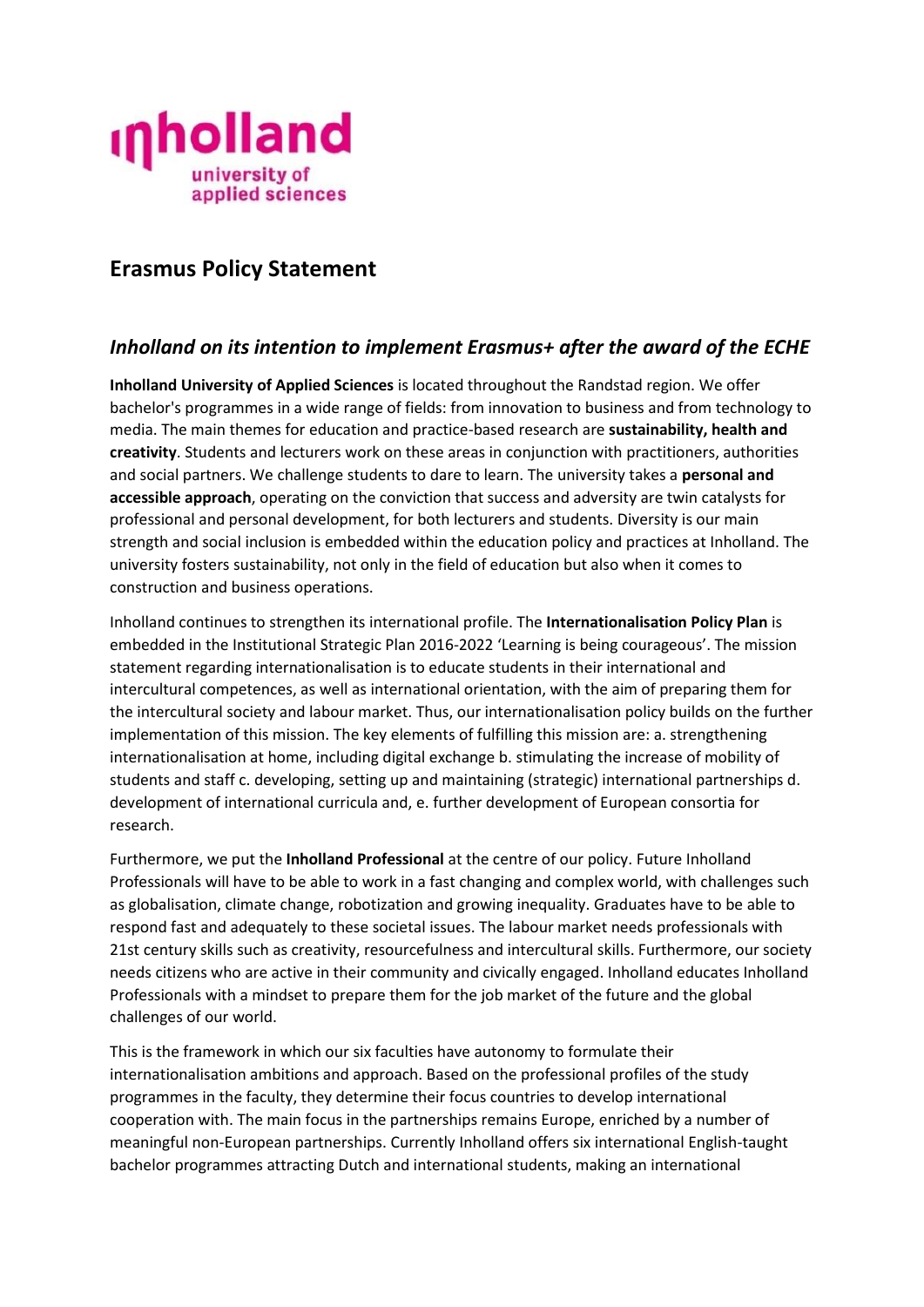classroom possible. Most of the degree programmes that are conducted in Dutch also offer Englishtaught options in order to create an international classroom and an international experience at home.

For Inholland graduates this means that they are able to obtain their international and cross-cultural competencies during their study programme. Accordingly, we remain committed to our ambition to internationalise the curricula, to stimulate and facilitate students to obtain an international learning experience abroad and to stimulate and facilitate lecturers to actively contribute to the further internationalisation of their study programmes and their students. Inholland's internationalisation mission is to offer students a learning environment in which they can obtain the knowledge, skills and attitudes that are needed to be able to operate as a professional in the dynamic, complex and increasingly international and culturally diverse society.

With this statement Inholland confirms the commitment to the **European Education Area**. Our activities contribute to the number of students that spend time abroad to study and learn a language additional to their mother tongue, thus developing a stronger sense of their European identity with diverse cultures.

Being a university in the urban area, activities to promote equal access and **social inclusion** are at the core of our education policy and activities. Inholland's mission statement specifies that diversity is an asset. Our aim is to produce graduates who are adept at dealing with a diverse society in their professional lives. We initiated various initiatives to promote diversity, social inclusion and study success for all students and staff. Our prime objective is to offer high-quality education with a personal touch. Our motto is 'up close and personal'. We focus on individual contact with all students, which helps to establish a sense of connection. In our view, connectedness, social cohesion and a pleasant learning environment are key factors for study success. We treat all of our students equally. Our aim is for all of our students to complete their studies successfully and make a contribution to society. This is how we help emancipate a significant number of young people. As a point of departure, inclusion is embedded in our overall education policy. This also applies to the Erasmus exchange programme and our international students: all information is transparent, we offer support, and all students have an equal opportunity to take part.

# *Inholland on the Erasmus actions it would like to take part in and how they will be implemented in practice*

For the period 2021-2027 Inholland UAS will take part in the following actions of the Erasmus programme:

- KA1 The mobility of higher education students and staff
- KA2 Partnerships for Cooperation and exchanges of practices

#### **KA1 - The mobility of higher education students and staff**

Our aim is to offer students a variety of mobility options: study, traineeship but also shorter mobility options such as blended mobility for intensive programmes and individual students. As for staff mobility, we concentrate on teaching and training with an increased focus on identifying more training opportunities such as developing cooperation with businesses and organisations.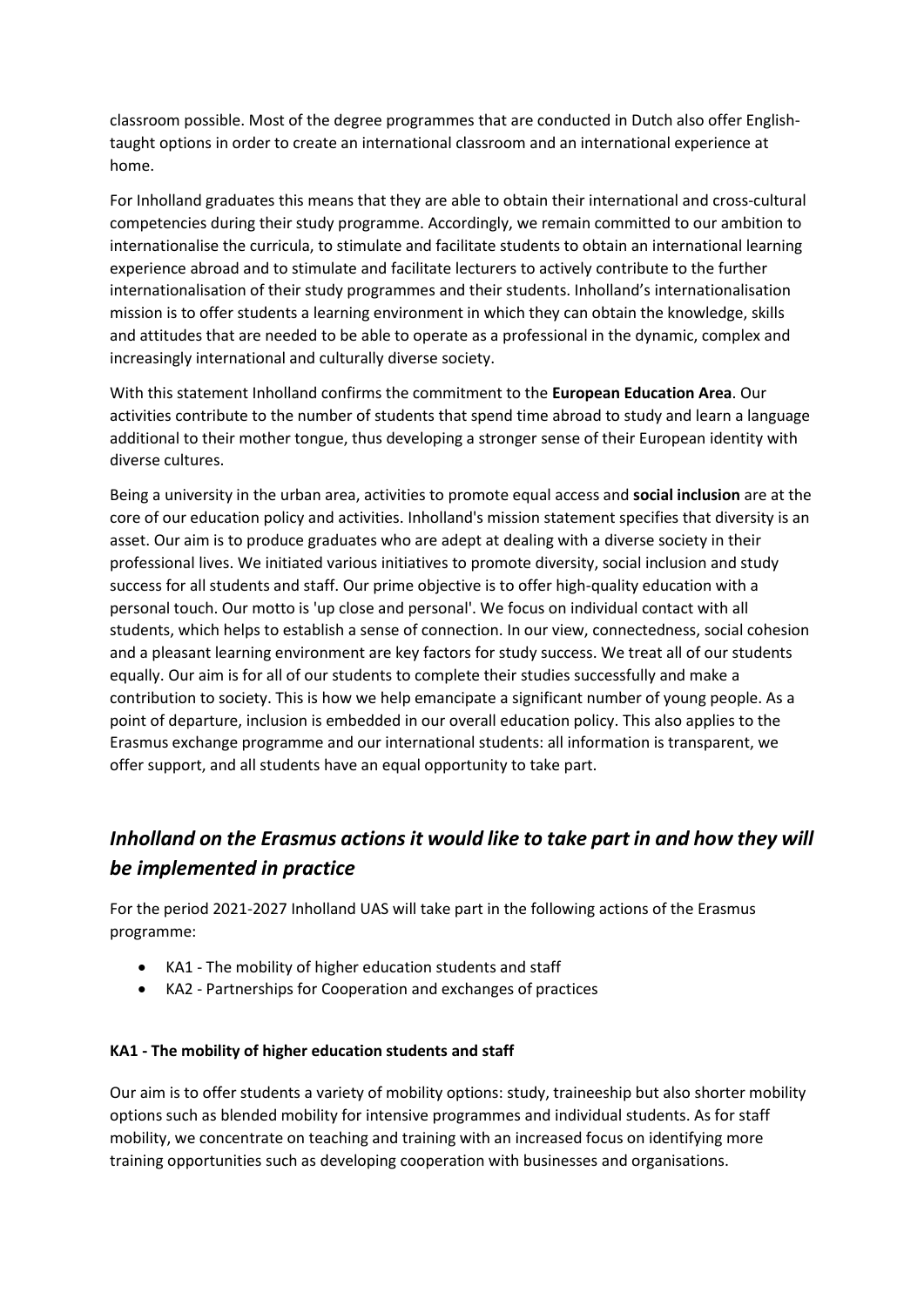The practical implementation of the KA1 is the responsibility of the International Office. In general, the following departments are involved in the implementation:

- The Director of the Centre for Educational Policy and the institutional Erasmus coordinator is responsible for the policy, management, budget coordination and control of the Erasmus programme. The Erasmus coordinator is the first contact person for the Board of Directors, the deans of the faculties and the National Agency and periodically aligns with actors in the process. The Erasmus coordinator is connected to the Inholland-wide internationalisation policy on education, research and profiling. Consultation and monitoring activities always take place in cooperation with the International Office.
- The faculties have autonomy to define their internationalisation strategy in line with the institutional strategy and set goals for their mobility numbers. The international coordinators of the faculties are responsible for the academic guidance of the students and staff before, during and after mobility and the quality of the content of the exchange programmes.
- The International Office (IO) is responsible for the implementation of the programme and the coordination of the work processes. The IO deals with all mobility administration (before, during, after mobility) and safeguards the ECHE principles. The IO offers services to the faculties of the university on various aspects of internationalisation. It stimulates the involvement of study programmes within Erasmus and collaborates closely with the international coordinators of the faculty.

#### Institutional strategy and objectives

By participating in KA1, the following activities will contribute to achieving the objectives of the Inholland institutional strategy:

- Mobility is an important tool to help and support students and teaching staff develop international and cross-cultural competences.
- The incoming student mobility will contribute to a truly international classroom and will support internationalisation at home.
- Collaborative online international learning courses in a blended mobility setting will strengthen internationalization at home.
- Shaping and maintaining (strategic) international partnerships.
- Strengthening business consortia will increase the availability and quality of work placements
- By applying for KA 107 grants in low-income countries, incoming students from disadvantaged backgrounds will have access to mobility opportunities. Within the international classroom, our students develop insights into countries they would be unlikely to have contact with. Mutual understanding and respect will be created.
- Students who need to be internationally and interculturally competent, need teachers and staff who can make that tangible in their education, research and guidance. Gaining international experience by participating in international activities at home and abroad significantly contributes to the further professionalisation of our teaching and administrative staff.

## **KA2 - Partnerships for Cooperation and exchanges of practices**

#### Institutional strategy and objectives

KA2 projects at Inholland are considered as an important instrument for improving the quality of education, enhancing the creativity and innovation of education and stimulating the cooperation and knowledge exchange within (strategic) partner institutions. Within Erasmus+, our participation in KA2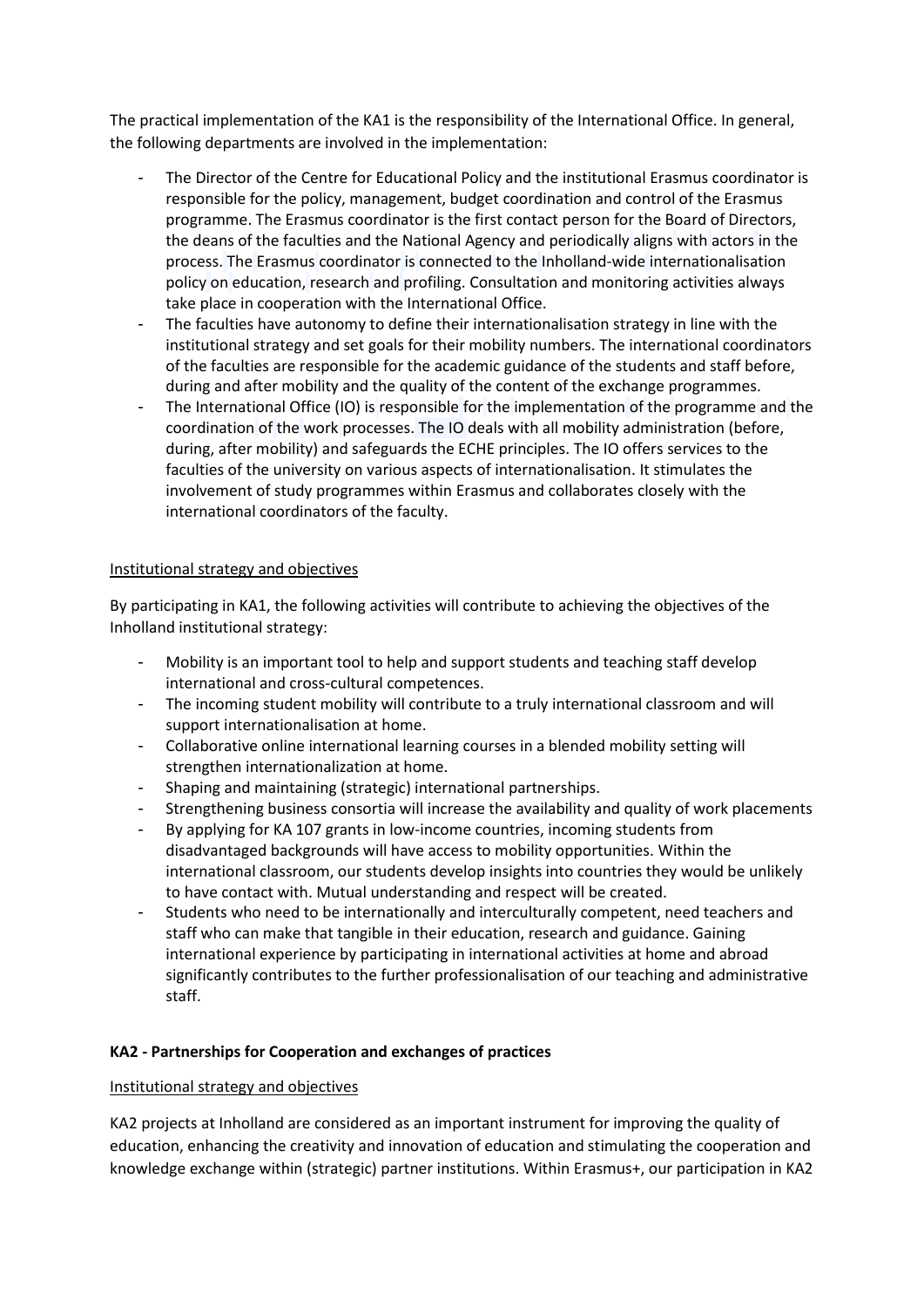projects has been carried out on a small scale in the field of curriculum development and capacity building. Within the Erasmus programme 2021-2027 Inholland aims to implement more cooperation projects within the faculties.

By participating in KA2 cooperation projects, the following activities will contribute to achieving the objectives of the Inholland institutional strategy:

- Carrying out projects that enhance internationalisation at home with a strong focus on blended/virtual mobility so that all students will obtain international and intercultural competences, also students who cannot go abroad (due to various reasons).
- Carrying out projects that meet the main themes for education and practice-based research and contribute to a sustainable, healthy and creative society.
- Improving the quality of education at Inholland by implementing projects that meet the requirements to educate 'Inholland Professionals', i.e. students who can deal with challenges such as globalisation, climate change, robotization and growing inequality as future professionals, with an important set of instruments (employability skills/ $21^{st}$  century skills).
- Opening up new innovative ideas for our living labs and implementing those within the curricula.
- Strengthening the cooperation with our (strategic) international partner network within and outside Europa.
- Engage students and staff in projects that contribute to a better and more equal and inclusive approach by implementing capacity building projects.

# *Inholland on the impact of participation in the Erasmus+ Programme*

According to our internationalisation strategy, the envisaged targets of the Erasmus+ Programme 2021-2027, defined with the six faculties and implemented centrally and within the faculties are:

## **Targets mobility numbers**

All of our faculties aim to increase the mobility numbers of students and staff per academic year, resulting in the quantitative goal to realize a modest increase of mobility numbers within the Erasmus+ programme 2021-2027. According to the internationalisation ambitions of the faculties we expect an increase in mobility numbers of 15% within the new programme for study and an increase of 25% for work placements and staff mobility.

## **Targets related to qualitative aspects of the Erasmus+ programme**

- Increased participation within language courses by better promotion of the OLS language courses among students.
- Improve mobility opportunities for students with disabilities and from disadvantaged backgrounds by optimizing the promotion and setting up a social inclusion plan for Erasmus+.
- Increase the number of exchange programmes in order to stimulate all degree programmes to establish reciprocity in mobility flows and to implement international classrooms.
- Fully integrating and recognizing staff mobility into the HRM-cycle, strategic priority areas and annual work plans.
- Improving policy on international strategic partnerships, stimulate effective cooperation with the partner network on different fields of internationalisation such as exchange cooperation, projects, research.
- Setting up more Intensive Programmes and collaborative online international courses together with partner institutions in a blended mobility setting.
- Establishing programmes and activities for civic engagement and active citizenship for incoming students.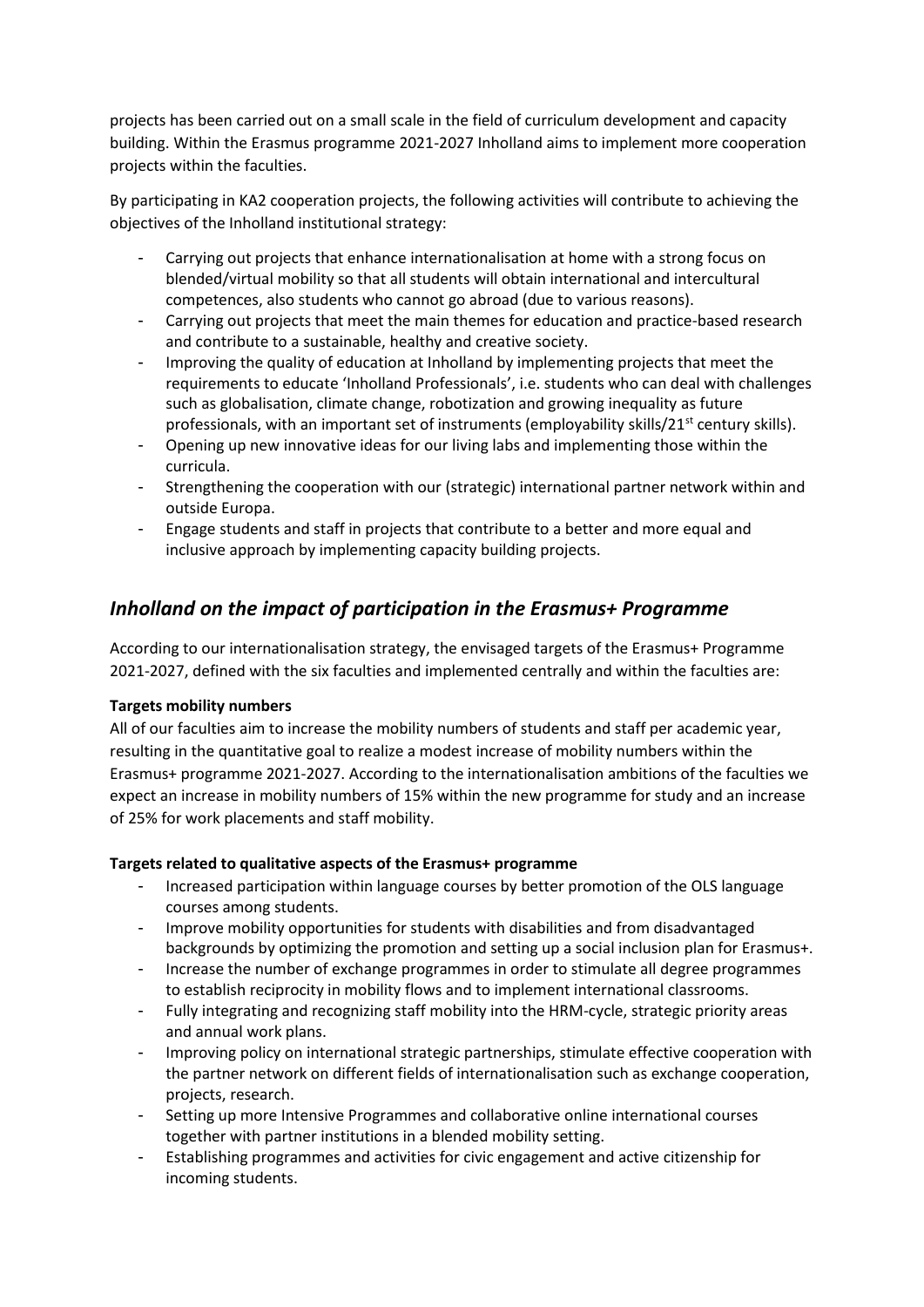- Improvement and alignment of the KA107 processes, and engaging more faculties within this action.
- Cooperating with EER and non-EER partners in KA2 projects with focus on internationalisation at home and capacity building.

|  | Indicative timeline for achieving the targets |
|--|-----------------------------------------------|
|--|-----------------------------------------------|

| <b>Targets</b>                                   | Timeline academic year |
|--------------------------------------------------|------------------------|
| <b>Outgoing Student Mobility</b>                 | 2021-2022: 227         |
| Reference 2019-20: 227                           | 2022-2023: 235         |
| Goal: 15% growth in 2026-2027                    | 2023-2024: 240         |
|                                                  | 2024-2025: 248         |
|                                                  | 2025-2026: 256         |
|                                                  | 2026-2027: 261         |
|                                                  | <b>TOTAL: 1467</b>     |
| <b>Incoming Student Mobility</b>                 | 2021-2022: 216         |
| Reference 2019-20: 216                           | 2022-2023: 222         |
| Goal: 15% growth in 2026-2027                    | 2023-2024: 228         |
|                                                  | 2024-2025: 235         |
|                                                  | 2025-2026: 242         |
|                                                  | 2026-2027: 248         |
|                                                  | <b>TOTAL: 1391</b>     |
| <b>Outgoing work placement</b>                   | 2021-2022: 73          |
| Reference 2019-20: 73                            | 2022-2023: 78          |
| Goal: 25% growth in 2026-2027                    | 2023-2024: 82          |
|                                                  | 2024-2025: 85          |
|                                                  | 2025-2026: 88          |
|                                                  | 2026-2027: 91          |
|                                                  | <b>TOTAL: 497</b>      |
| <b>Outgoing Staff Mobility</b>                   | 2021-2022: 57          |
| Reference 2019-20: 57 (22 training, 35 teaching) | 2022-2023:60           |
| Goal: 25% growth in 2026-2027                    | 2023-2024: 63          |
|                                                  | 2024-2025: 66          |
|                                                  | 2025-2026: 69          |
|                                                  | 2026-2027: 71          |
|                                                  | <b>TOTAL: 386</b>      |
| <b>Blended mobility learners</b>                 | 2021-2022: 30          |
| Reference 2019-20: 15                            | 2022-2023: 40          |
| Goal: 80 learners in 2026-2027                   | 2023-2024: 50          |
|                                                  | 2024-2025: 60          |
|                                                  | 2025-2026: 70          |
|                                                  | 2026-2027: 80          |
|                                                  | TOTAL: 330             |
| Linguistic support: use of OLS language courses  | 2021-2022: 220         |
| Reference 2019-20: 217                           | 2022-2023: 230         |
| Goal: 260 students use OLS courses in 2026-2027  | 2023-2024: 240         |
|                                                  | 2024-2025: 250         |
|                                                  | 2026-2027: 260         |
|                                                  | <b>TOTAL: 1200</b>     |
| Social inclusion mobility support                | 2021-2022: 2%          |
| Reference 2019-20: 0                             | 2022-2023: 4%          |
| Goal: 10% growth in 2026-2027                    | 2023-2024: 6%          |
|                                                  | 2024-2025: 8%          |
|                                                  | 2026-2027: 10%         |
| Number of exchange programmes                    | 2021-2022: 41          |
| Reference 2019-20: 39                            | 2022-2023: 42          |
| Goal: 47 exchange programmes in 2026-2027        | 2023-2024: 44          |
|                                                  | 2024-2025: 46          |
|                                                  | 2026-2027: 47          |
| Recognition of staff mobility, fully embedded    | 2021-2022: 75%         |
| Reference 2019-20: 70%                           | 2022-2023: 80%         |